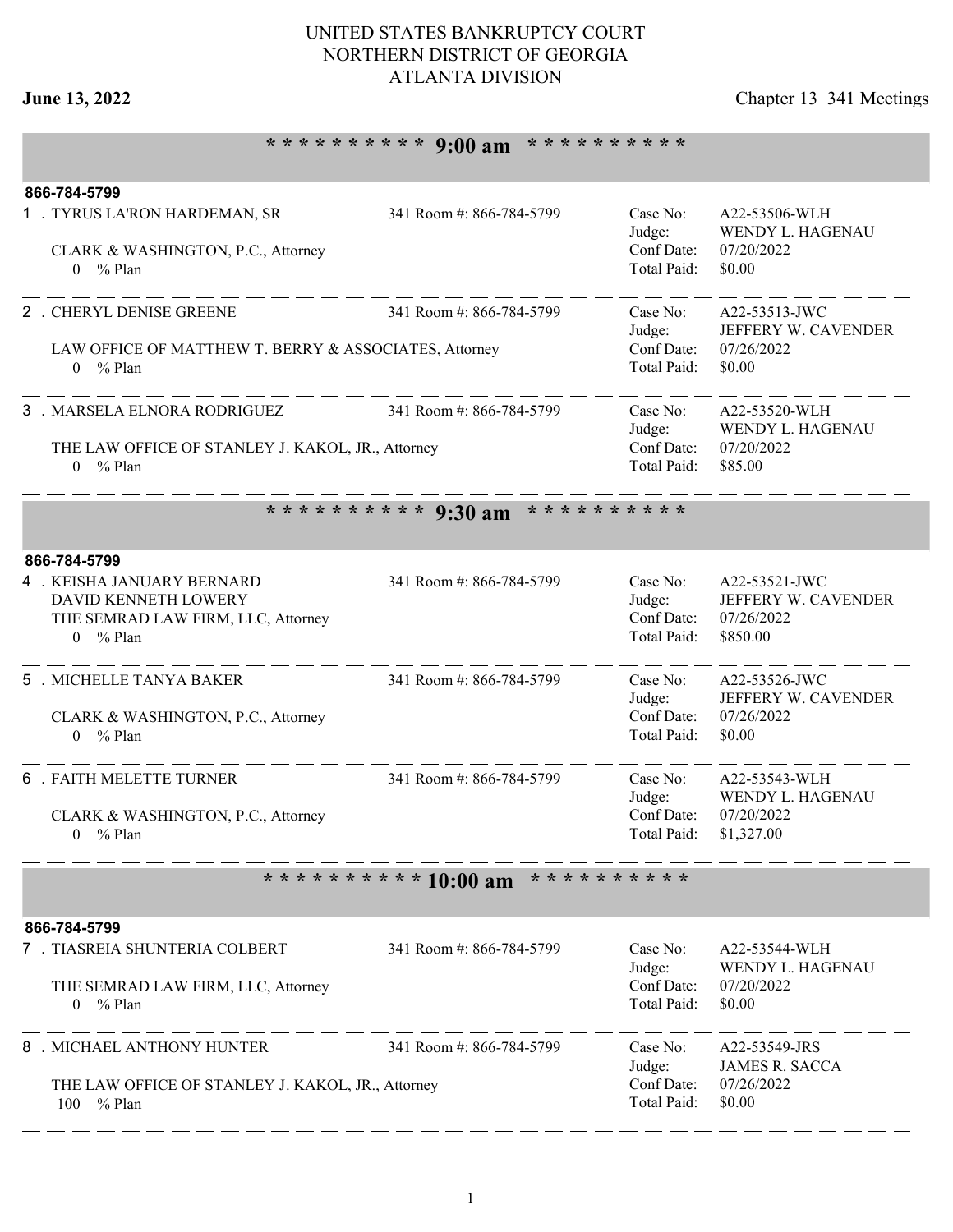| June 13, 2022 | Chapter 13 341 Meetings |
|---------------|-------------------------|
|---------------|-------------------------|

 $-$ 

| 9 . COURTNEY PENZA WILLIAMS<br>CHRIS CAROUTHERS & ASSOCIATES, Attorney<br>$0 \frac{9}{6}$ Plan                                           | 341 Room #: 866-784-5799                   | Case No:<br>Judge:<br>Conf Date:<br>Total Paid: | A22-53563-WLH<br>WENDY L. HAGENAU<br>07/20/2022<br>\$0.00        |  |
|------------------------------------------------------------------------------------------------------------------------------------------|--------------------------------------------|-------------------------------------------------|------------------------------------------------------------------|--|
|                                                                                                                                          | ********** 10:30 am<br>* * * * * * * * * * |                                                 |                                                                  |  |
| 866-784-5799<br>10. ADARIOUS RASHCHEE ROSS<br>R. JEFFREY FIELD & ASSOCIATES, Attorney<br>% Plan<br>$\overline{0}$                        | 341 Room #: 866-784-5799                   | Case No:<br>Judge:<br>Conf Date:<br>Total Paid: | A22-53562-JWC<br>JEFFERY W. CAVENDER<br>07/26/2022<br>\$1,000.00 |  |
| 11. JEROME JEFFERSON<br>RICKMAN & ASSOCIATES, PC, Attorney<br>$0 \frac{9}{6}$ Plan                                                       | 341 Room #: 866-784-5799                   | Case No:<br>Judge:<br>Conf Date:<br>Total Paid: | A22-53564-WLH<br>WENDY L. HAGENAU<br>07/20/2022<br>\$200.00      |  |
| 12. VALERIE DENISE HAYNES<br>CHARLES M. CLAPP, Attorney<br>% Plan<br>0                                                                   | 341 Room #: 866-784-5799                   | Case No:<br>Judge:<br>Conf Date:<br>Total Paid: | A22-53567-JRS<br><b>JAMES R. SACCA</b><br>07/26/2022<br>\$225.00 |  |
|                                                                                                                                          | * * * * * * * * * *<br>********** 11:00 am |                                                 |                                                                  |  |
| 866-784-5799<br>13. PATRICIA ANN KNOX<br>CLARK & WASHINGTON, P.C., Attorney<br>$0 \frac{9}{6}$ Plan                                      | 341 Room #: 866-784-5799                   | Case No:<br>Judge:<br>Conf Date:<br>Total Paid: | A22-53577-WLH<br>WENDY L. HAGENAU<br>07/20/2022<br>\$0.00        |  |
| <b>14. SUZETTE ANGELIC FRYER</b><br>LAW OFFICE OF DANIELLE J. ELIOT, Attorney<br>$%$ Plan<br>0                                           | 341 Room #: 866-784-5799                   | Case No:<br>Judge:<br>Conf Date:<br>Total Paid: | A22-53579-WLH<br>WENDY L. HAGENAU<br>07/20/2022<br>\$0.00        |  |
| 15. TIFFANY SAMITRIA HOLT<br>THE SEMRAD LAW FIRM, LLC, Attorney<br>$0 \frac{9}{6}$ Plan                                                  | 341 Room #: 866-784-5799                   | Case No:<br>Judge:<br>Conf Date:<br>Total Paid: | A22-53586-WLH<br>WENDY L. HAGENAU<br>07/20/2022<br>\$424.62      |  |
| ********** 11:30 am<br>* * * * * * * * * *                                                                                               |                                            |                                                 |                                                                  |  |
| 866-784-5799<br><b>16. DEMONN CHADWICK JENKINS</b><br>DEBTOR PRO SE, Attorney<br>$0 \frac{9}{6}$ Plan<br><b>DISMISSED FOR FILING FEE</b> | 341 Room #: 866-784-5799                   | Case No:<br>Judge:<br>Conf Date:<br>Total Paid: | A22-53587-WLH<br>WENDY L. HAGENAU<br>07/20/2022<br>\$0.00        |  |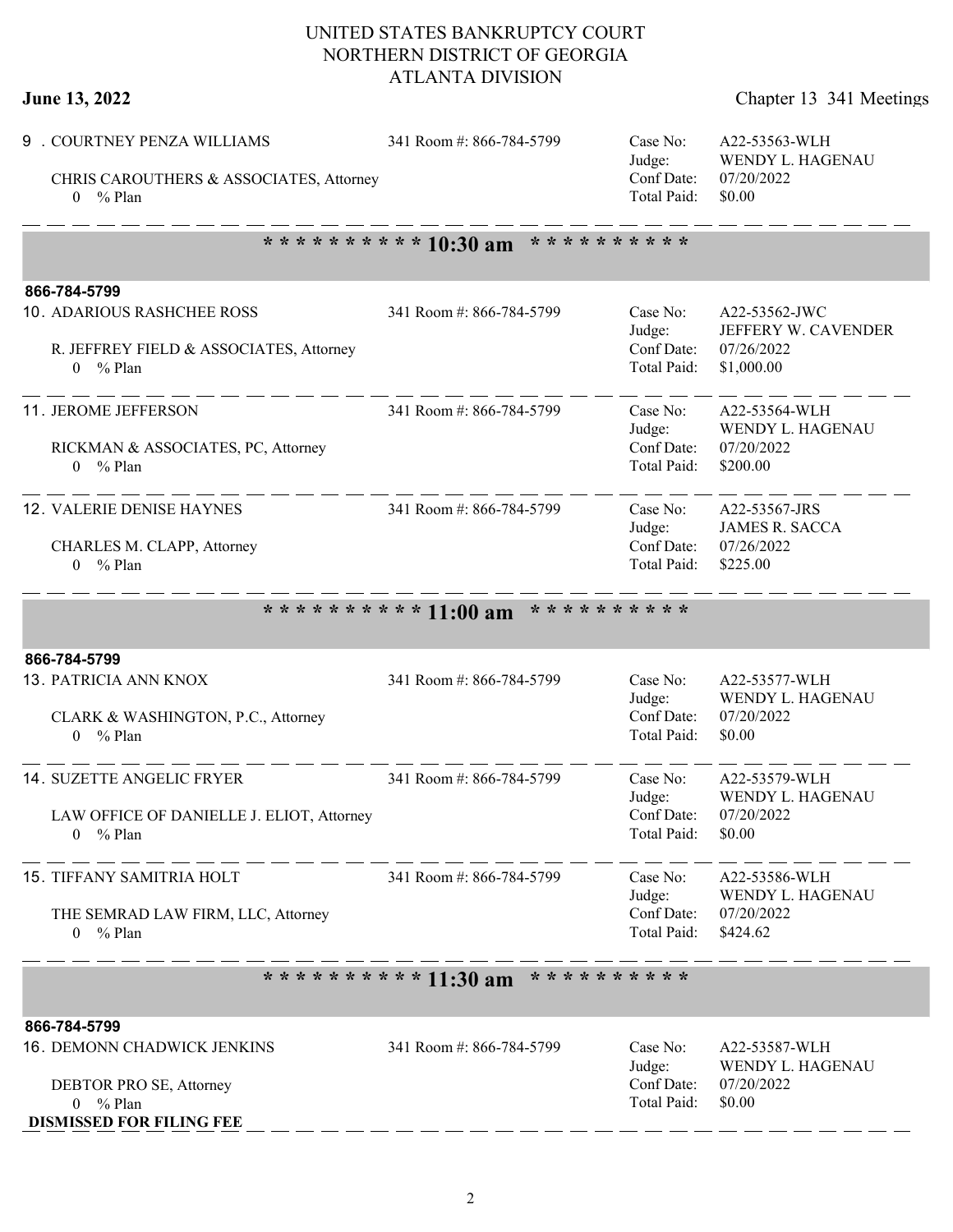**June 13, 2022** Chapter 13 341 Meetings

|  | 17. CHRISTOPHER WILLARD LYDE                                              | 341 Room #: 866-784-5799                  | Case No:<br>Judge:        | A22-53593-JRS<br><b>JAMES R. SACCA</b>                       |
|--|---------------------------------------------------------------------------|-------------------------------------------|---------------------------|--------------------------------------------------------------|
|  | THE LAW OFFICE OF STANLEY J. KAKOL, JR., Attorney<br>% Plan<br>100        |                                           | Conf Date:<br>Total Paid: | 07/26/2022<br>\$0.00                                         |
|  | 18. DONNIE ROUNTREE                                                       | 341 Room #: 866-784-5799                  | Case No:<br>Judge:        | A22-53610-JRS<br><b>JAMES R. SACCA</b>                       |
|  | THE PATEL LAW GROUP, LLC, Attorney<br>$0 \frac{9}{6}$ Plan                |                                           | Conf Date:<br>Total Paid: | 07/26/2022<br>\$0.00                                         |
|  |                                                                           | ********** 1:30 pm<br>* * * * * * * * * * |                           |                                                              |
|  | 866-784-5799                                                              |                                           |                           |                                                              |
|  | 19. PHILLIP GRIFFIN                                                       | 341 Room #: 866-784-5799                  | Case No:<br>Judge:        | A22-53616-JWC<br>JEFFERY W. CAVENDER                         |
|  | CLARK & WASHINGTON, P.C., Attorney<br>100 % Plan                          |                                           | Conf Date:<br>Total Paid: | 07/26/2022<br>\$0.00                                         |
|  | 20. NICOLE CEREISE JONES                                                  | 341 Room #: 866-784-5799                  | Case No:<br>Judge:        | A22-53627-JRS<br><b>JAMES R. SACCA</b>                       |
|  | THE LAW OFFICE OF STANLEY J. KAKOL, JR., Attorney<br>$0 \frac{9}{6}$ Plan |                                           | Conf Date:<br>Total Paid: | 07/26/2022<br>\$0.00                                         |
|  | 21. SHASHONEY MAURICE ROBINSON                                            | 341 Room #: 866-784-5799                  | Case No:<br>Judge:        | A22-53628-JWC<br>JEFFERY W. CAVENDER                         |
|  | CLARK & WASHINGTON, P.C., Attorney<br>100 % Plan                          |                                           | Conf Date:<br>Total Paid: | 07/26/2022<br>\$0.00                                         |
|  |                                                                           | ********** 2:00 pm<br>* * * * * * * * * * |                           |                                                              |
|  | 866-784-5799                                                              |                                           |                           |                                                              |
|  | 22. DYARI KIYON REED                                                      | 341 Room #: 866-784-5799                  | Case No:<br>Judge:        | A22-53638-WLH<br>WENDY L. HAGENAU                            |
|  | CHRIS CAROUTHERS & ASSOCIATES, Attorney<br>$0 \frac{9}{6}$ Plan           |                                           | Conf Date:<br>Total Paid: | 07/20/2022<br>\$332.50                                       |
|  | 23. DARRYL ANTHONY GARNER, JR 341 Room #: 866-784-5799                    |                                           | Case No:<br>Judge:        | A22-53640-JWC<br>JEFFERY W. CAVENDER<br>07/26/2022<br>\$0.00 |
|  | THE SEMRAD LAW FIRM, LLC, Attorney<br>$0 \frac{9}{6}$ Plan<br>---------   |                                           | Conf Date:<br>Total Paid: |                                                              |
|  | 24. DAVID ALLEN SOWISDRAL                                                 | 341 Room #: 866-784-5799                  | Case No:<br>Judge:        | A22-53642-JWC<br>JEFFERY W. CAVENDER                         |
|  | CHERNEY LAW FIRM, LLC, Attorney<br>$0 \frac{9}{6}$ Plan                   |                                           | Conf Date:<br>Total Paid: | 07/26/2022<br>\$0.00                                         |

**\* \* \* \* \* \* \* \* \* \* 2:30 pm \* \* \* \* \* \* \* \* \* \***

**866-784-5799**